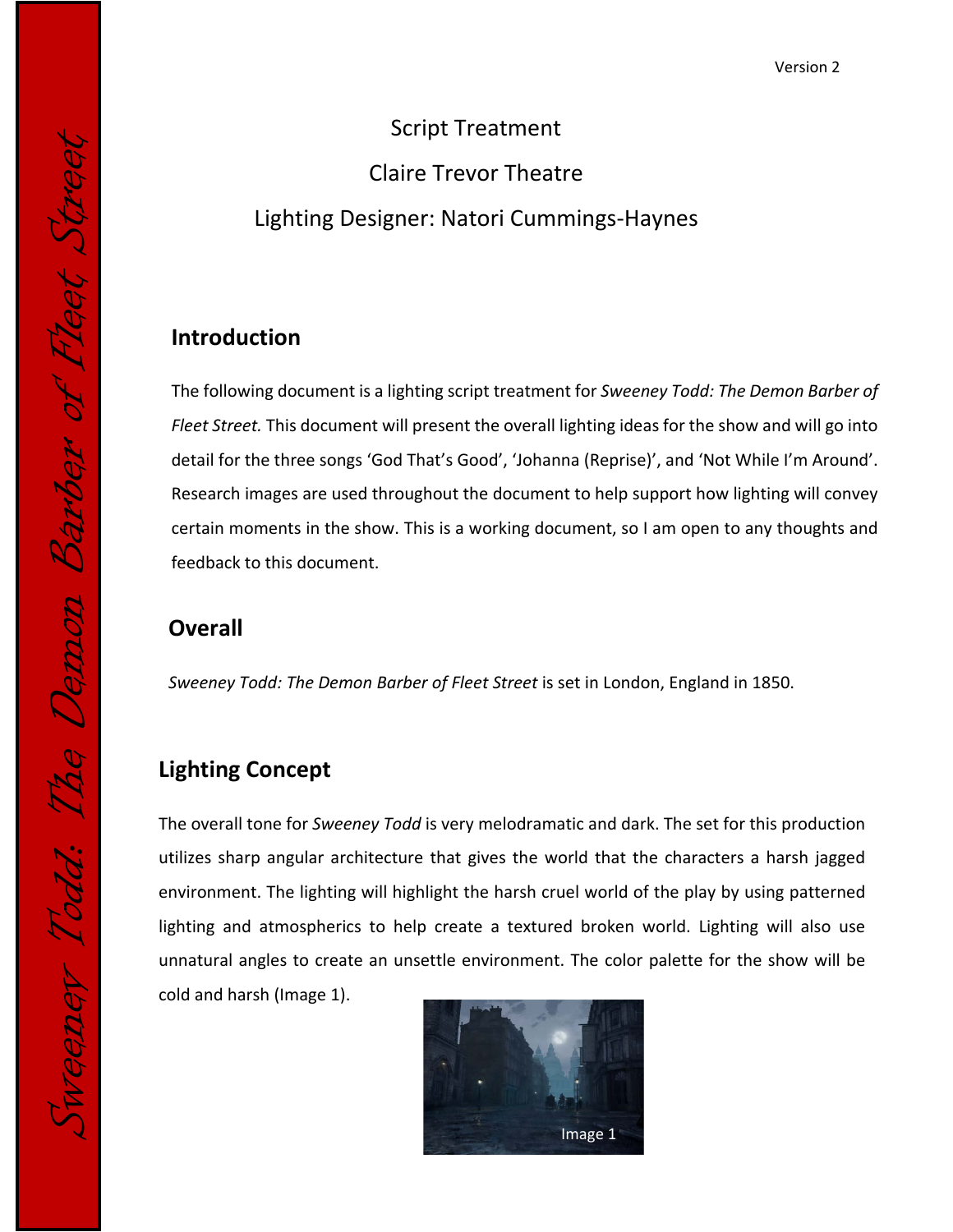#### **God That's Good**

Sweeney Todd: The Demon Barber of Fleet Street

weeney Todd: The Demon Barber of Fleet S

*God That's Good* is the first song at the top Act II. Mrs. Lovett's pie shop is booming with customers and the song centers around her and Toby trying to keep up with the demand of the customers. A spot light will pick up Toby at the top of the song when he does his introduction outside the shop and as we transition to the inside of the shop, another spot light will highlight Mrs. Lovett as she moves along the shop. When Sweeney interjects during the song, lighting will then shift its focus from the pie shop to the action happening with Sweeney and Mrs. Lovett. The tone of the shop is very rambunctious and high energy, so the lighting will provide life and energy (Image 2).

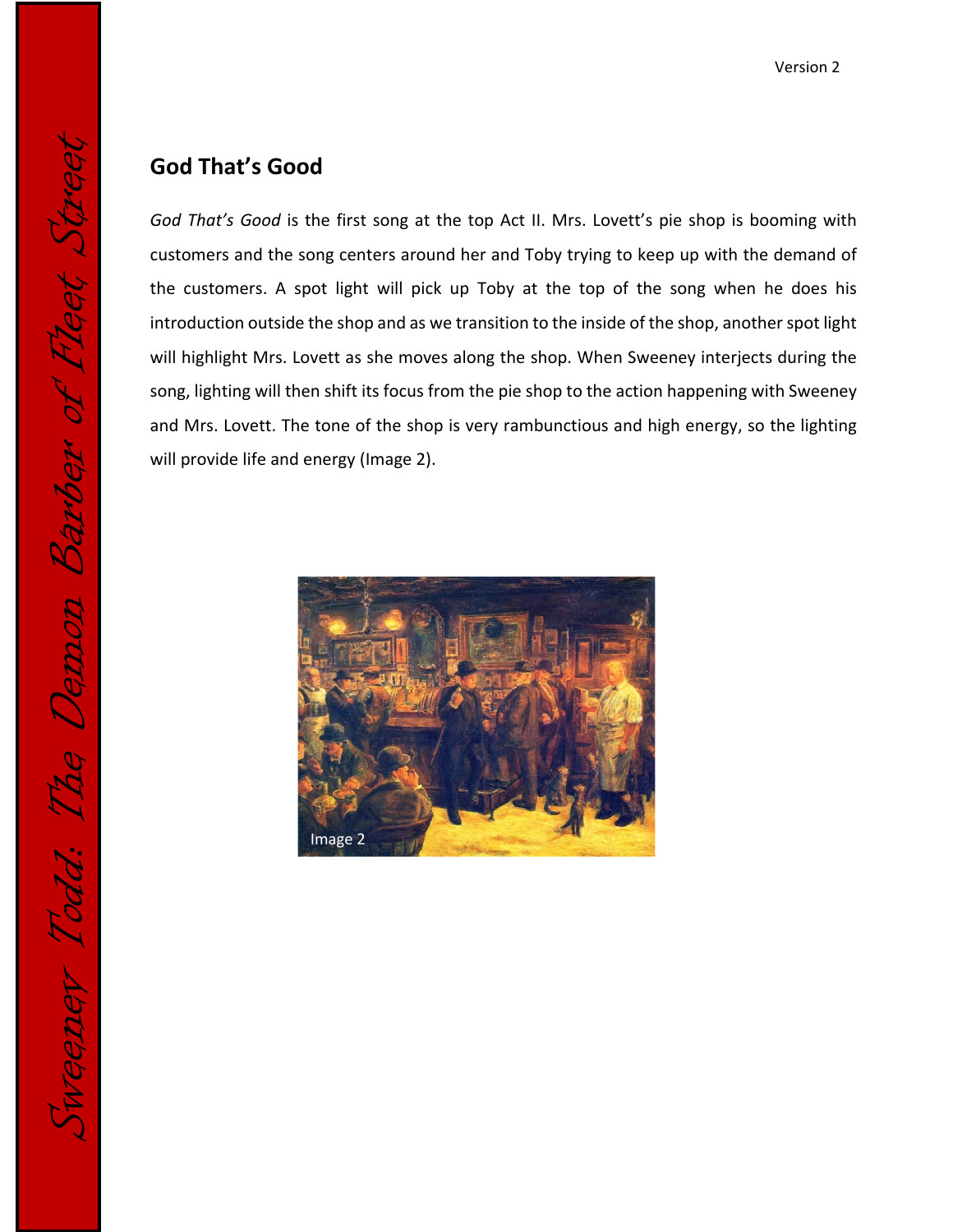#### **Johanna (Reprise)**

Immediately following *God That's Good,* we transition to the streets of London where we find Anthony. He begins to sing the song *Johanna.* At the same time Sweeney is also lamenting about missing Johanna. Lighting will highlight these two moments with spotlights. The color palette for the moments when Sweeney and Anthony are singing about Johanna will be cool blues to not only match with the rest of the world but to also help express their emotions toward Johanna (Image 3). Throughout the song, the Beggar Woman interjects to talk about the smell and her suspicions about what coming from the smoke stacks of the pie shop. Spotlights will pick the Beggar woman when she enters the stage and will also shift to be more textured and shadowed to show her unstable mind and show the ominous events going on at the pie shop (Image 4 and 5).